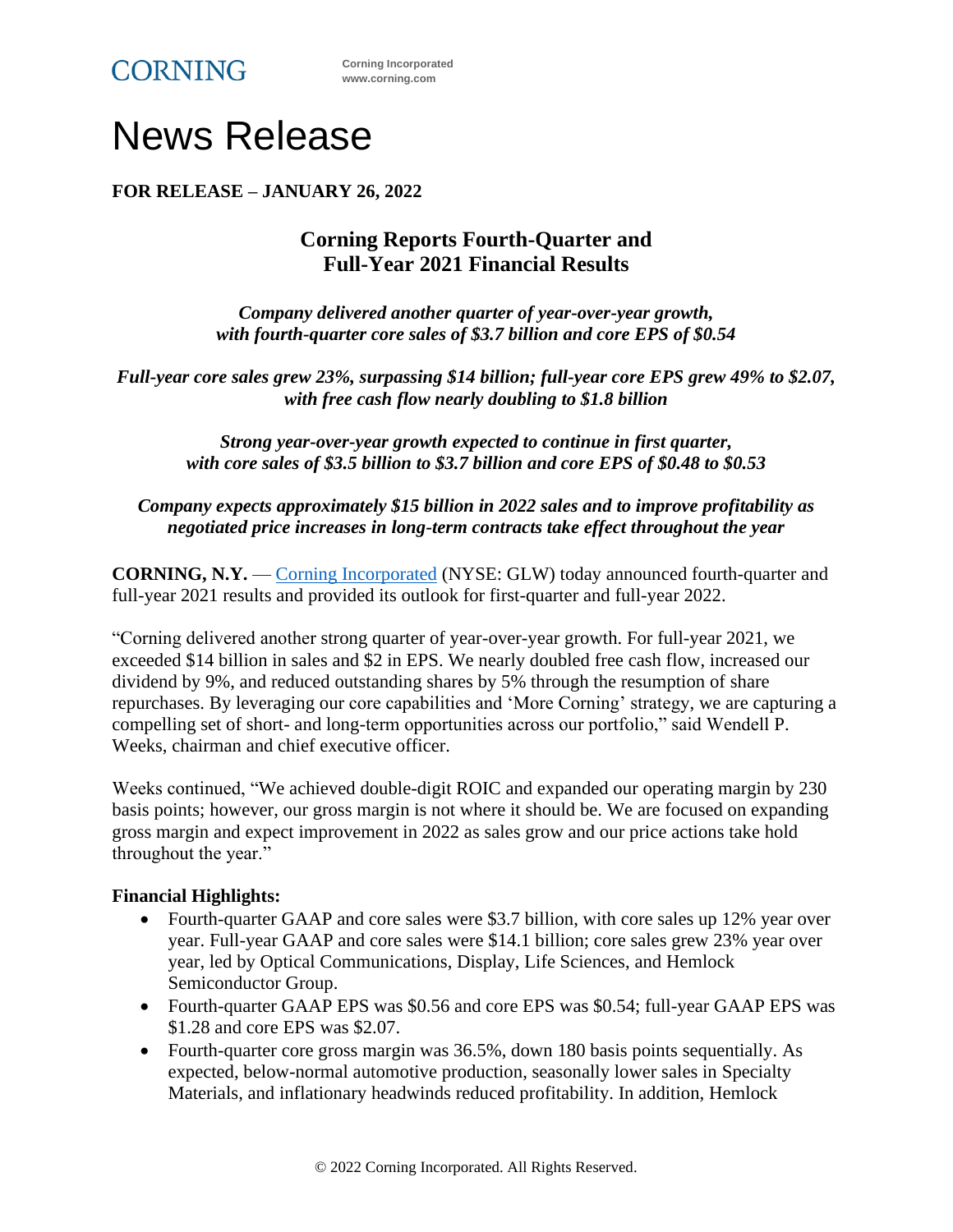> Semiconductor Group incurred temporary startup costs as it restarted polysilicon capacity to support new long-term solar contracts. Full-year core gross margin expanded 110 basis points to 37.1%.

- Fourth-quarter free cash flow was \$425 million; full-year free cash flow was \$1.8 billion, with free cash flow conversion of 97%.
- Display glass pricing is expected to be flat sequentially in the first quarter of 2022. The supply-demand balance for display glass is tight. In 2022, management expects overall glass supply to remain tight to balanced and the pricing environment to remain favorable.
- For the first quarter, Corning expects core sales to be in the range of \$3.5 billion to \$3.7 billion with core EPS of \$0.48 to \$0.53. For 2022, management expects sales of approximately \$15 billion and profit to grow faster than sales; capital expenditures are expected to remain at approximately the 2021 level.

Tony Tripeny, executive vice president and chief financial officer, said, "In 2021, we grew significantly year over year, with all segments adding sales and four out of five logging doubledigit percentage increases. It was a strong year, even compared to pre-pandemic levels. Since 2019, we have grown sales by 21% and EPS by 18%. As we discussed throughout 2021, freight, logistics, and raw material costs along with lower automotive sales due to chip shortages impacted our margins. Over the last several months, we negotiated with our customers to increase prices in our contracts to share increased costs more appropriately. The revised pricing terms take effect throughout 2022, and we expect gross margin to expand accordingly."

In December, [Corning announced the appointment of Edward Schlesinger to CFO,](https://www.corning.com/worldwide/en/about-us/news-events/news-releases/2021/12/corning-appoints-edward-schlesinger-chief-financial-officer.html) effective Feb. 18, 2022, and the retirement of Tripeny.

Schlesinger, currently serving as senior vice president and corporate controller, said, "It has been a privilege to work alongside Tony for the past decade. Looking ahead, Corning is well positioned to deliver significant advancements and growth in each of its Market-Access Platforms. Creating value for shareholders and maintaining a disciplined approach to capital allocation remain our top priorities."

# **Market-Access Platform Highlights:**

Corning holds a leadership position in each of the markets addressed by its five Market-Access Platforms. Throughout 2021, the company grew in all segments and advanced important growth initiatives and strategic partnerships with industry leaders.

• **Optical Communications** – Optical Communications sales grew 22% year over year to \$4.3 billion. Growth was supported by increased spending in broadband, 5G, and cloud computing. Corning seeks to consistently create new products and extend its leadership by delivering passive optical solutions that increase network capability and reduce deployment time and cost. Notable innovations and partnerships during 2021 included the introduction of Corning® SMF-28® Contour fiber, which offers an industry-first combination of superior bendability, compatibility with other fibers, and low signal loss; the launch of EDGE™ Rapid Connect solutions, which are designed to help hyperscale customers interconnect their data centers up to 70% faster than legacy cabling methods; and the expansion of 5G collaboration with Verizon to include indoor mmWave sites and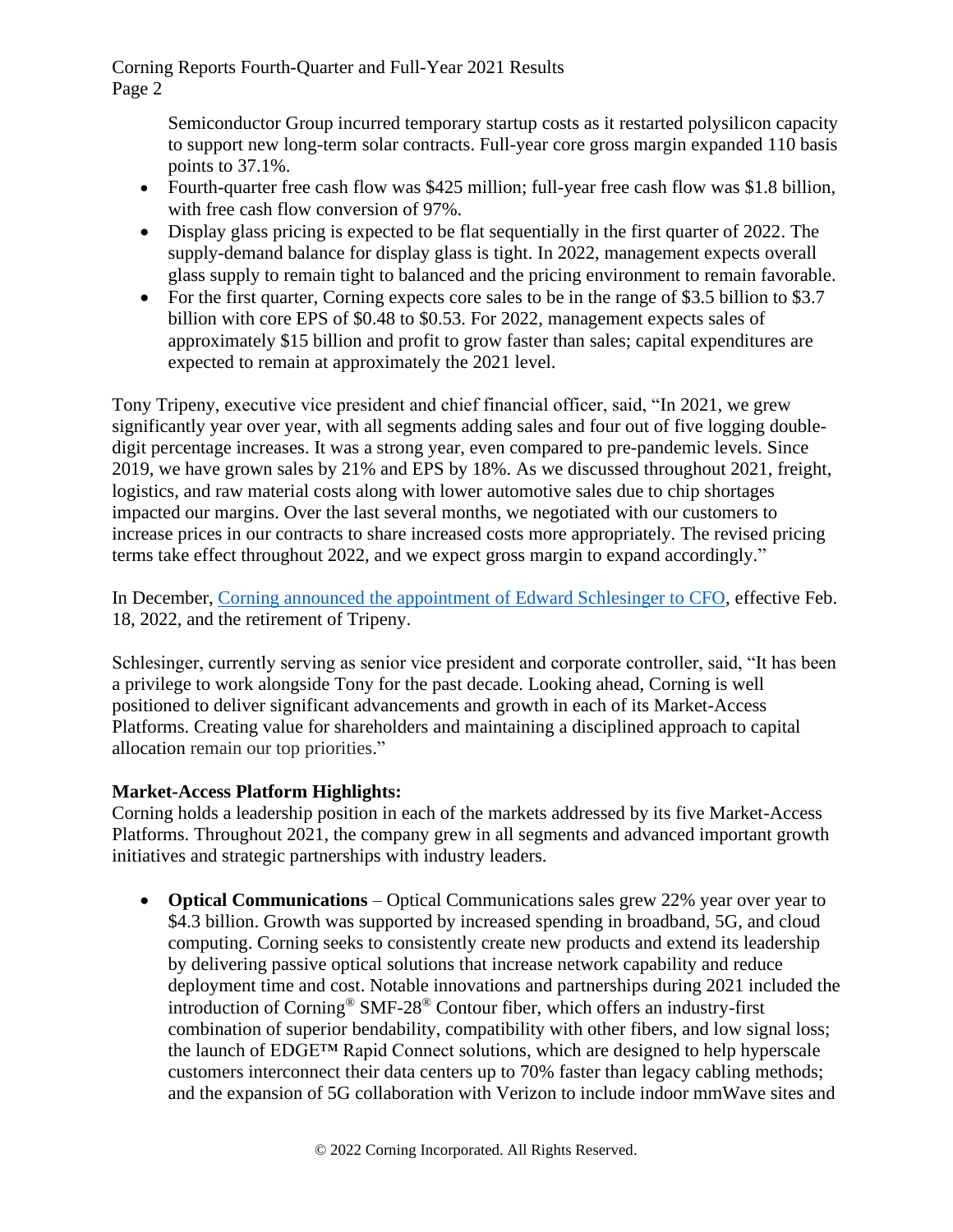> edge deployments in Corning's largest cable plant. Management expects significant growth in 2022 and beyond, including from the U.S. Infrastructure Investment and Jobs Act, which provides for broadband deployment to benefit underserved and unserved communities.

- **Life Sciences** The company is driving more Corning content into the market, delivering all-time-high Life Sciences segment sales of more than \$1.2 billion in 2021 – up 24% year over year. Growth was driven by strong ongoing demand to support the global pandemic response, research labs reopening following pandemic-driven closures, and continued growth in bioproduction. The company also introduced Corning Velocity<sup>®</sup> Vials to help drive faster manufacturing of COVID-19 vaccines and meet global demand. Velocity Vials join Corning Valor® Glass vials and pharmaceutical glass tubing as the company builds its comprehensive, end-to-end pharmaceutical packaging portfolio. To date, across that portfolio, Corning has enabled the delivery of nearly 5 billion doses of COVID-19 vaccines. In support of global demand, the company began production in two new facilities – manufacturing pharmaceutical-grade vials in Durham, North Carolina, and tubing in Bengbu, China. Additionally, West Pharmaceutical Services recently announced a long-term supply agreement and multimillion-dollar technology investment in Corning to enhance injectable-drug packaging systems. In total, Corning enters 2022 with a significantly larger global footprint in Life Sciences and expects continued growth.
- **Automotive** In 2021, Environmental Technologies sales grew 16%, driven by strength in heavy duty, to reach an all-time-high \$1.6 billion, despite weakness in the automotive market related to chip shortages. The company also captured "More Corning" opportunities with its precision glass technology, including the Mercedes-Benz EQS that features the MBUX Hyperscreen with Corning Gorilla Glass for Automotive Interiors. Corning entered a new product category with its Corning® Curved Mirror Solutions, which are deployed in Hyundai Mobis' head-up display system. Jeep and Corning announced that a windshield with Corning® Gorilla® Glass is available as a factoryinstalled option on the Jeep® Wrangler and Jeep® Gladiator. Looking ahead to 2022, Corning continues to address a combined \$100-per-car content opportunity. Gasoline particulate filters (GPFs) remain a critical component of that strategy, and nextgeneration GPFs are now shipping to customers as OEMs seek to meet tailpipe particulate emissions standards. Corning is also innovating and ramping products to provide advantaged precision glass and optics solutions for autonomous vehicles.
- **Mobile Consumer Electronics** 2021 Specialty Materials sales grew 7% and surpassed \$2 billion for the first time. Since 2016, the segment has added approximately \$900 million in revenue on a base of slightly more than \$1.1 billion. Corning® Gorilla® Glass is the clear market leader. Corning consistently advances state-of-the-art premium glasses and enhances devices with glass backs and its Gorilla Glass DX family of surface treatments, which improve durability and optics for wearables, laptops, and smartphone camera lens covers. In addition, Corning's Advanced Optics business is growing rapidly. Advanced Optics provides optics for DUV and EUV photolithography tools for semiconductor manufacturing as well as the world's most advanced inspection systems.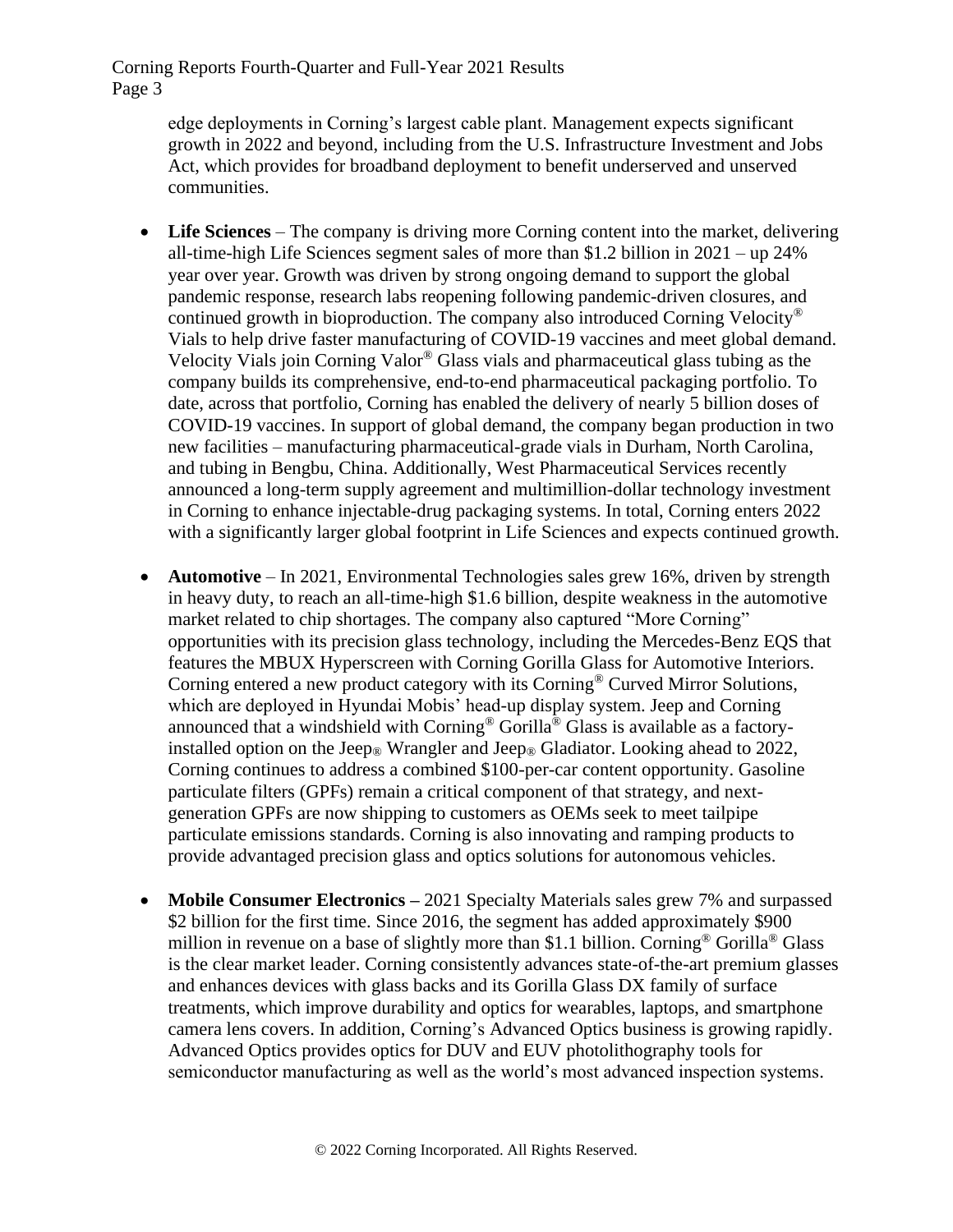> The business is benefitting from strong semiconductor wafer fab equipment spending, and Corning continues to invest to support continued semiconductor-related growth.

• **Display** – 2021 sales grew 17% to \$3.7 billion. The company experienced the most favorable pricing environment in more than a decade. In 2021, Corning's display glass volume growth exceeded glass market growth, as the company ramped up its Gen 10.5 facilities that supply glass for large-size TVs, which are expected to grow at a high-teen percentage CAGR over the next several years. In 2022, Corning expects overall glass supply to remain tight to balanced and pricing to remain favorable, supported by growth in the retail market as TV unit sales increase and screen size grows.

### **Fourth-Quarter and Full-Year 2021 Results and Comparisons (In millions, except per-share amounts)**

|                         |                     |                     |          |           |                         | Full-year  | Full-year   |          |
|-------------------------|---------------------|---------------------|----------|-----------|-------------------------|------------|-------------|----------|
|                         | O <sub>4</sub> 2021 | O <sub>3</sub> 2021 | % change |           | <b>O4 2020</b> % change | 2021       | 2020        | % change |
| <b>GAAP</b> Net Sales   | \$3.676             | \$ 3.615            | 2%       | \$3,350   | 10%                     | \$14,082   | \$11,303    | 25%      |
| <b>GAAP</b> Net Income  | 487<br>\$           | 371                 | 31%      | \$252     | 93%                     | \$1,906    | 512         | 272%     |
| <b>GAAP Diluted EPS</b> | 0.56<br>\$.         | 0.43<br>S.          | 30%      | \$0.28    | 100%                    | 1.28<br>S. | \$<br>0.54  | 137%     |
| Core Sales*             | \$3.714             | \$3.639             | 2%       | \$3,328   | 12%                     | \$14,120   | \$11,452    | 23%      |
| Core Net Income*        | 465<br>S.           | 485<br>S            | (4%)     | 462<br>S. | 1%                      | \$1,811    | 1.237<br>\$ | 46%      |
| Core EPS*               | \$0.54              | 0.56<br>S           | (4%)     | \$0.52    | 4%                      | 2.07<br>S  | 1.39        | 49%      |

*\*Core performance measures are non-GAAP financial measures. The reconciliation between GAAP and non-GAAP measures is provided in the tables following this news release, as well as on the company's website.*

# **Fourth-Quarter Segment Results**

# **Optical Communications**

|                       |                     |         |          |         |          | Full-year | Full-year            |          |
|-----------------------|---------------------|---------|----------|---------|----------|-----------|----------------------|----------|
|                       | O <sub>4</sub> 2021 | O3 2021 | % change | Q4 2020 | % change | 2021      | 2020                 | % change |
| Net Sales             | \$1,206             | \$1.131 | 7%       | \$976   | 24%      | \$4.349   | \$ 3.563             | 22%      |
| Net Income Before Tax | \$ 198              | \$ 177  | 12%      | \$179   | 11%      | \$ 705    | 467<br><sup>\$</sup> | 51%      |
| Net Income            | 155                 | 139     | 12%      | \$141   | 10%      | \$553     | 366                  | 51%      |

In Optical Communications, 5G, broadband, and cloud computing continue to drive strong growth. Increased raw material and shipping costs significantly impacted profitability in the second half of the year.

#### **Display Technologies**

|                       |         |         |                  |        |          | Full-year | Full-year |          |  |
|-----------------------|---------|---------|------------------|--------|----------|-----------|-----------|----------|--|
|                       | O4 2021 | O3 2021 | % change 04 2020 |        | % change | 2021      | 2020      | % change |  |
| Net Sales             | \$942   | \$956   | $1\%)$           | \$ 841 | 12%      | \$3,700   | \$ 3,172  | 17%      |  |
| Net Income Before Tax | \$ 317  | \$ 311  | 2%               | \$ 274 | 16%      | \$1,209   | 907<br>\$ | 33%      |  |
| Net Income            | \$252   | \$247   | 2%               | \$ 217 | 16%      | 960       | 717       | 34%      |  |

During the fourth quarter and full year, the glass pricing environment remained favorable. Gen 10.5 capacity ramps contributed to strong volume growth that outpaced the glass market.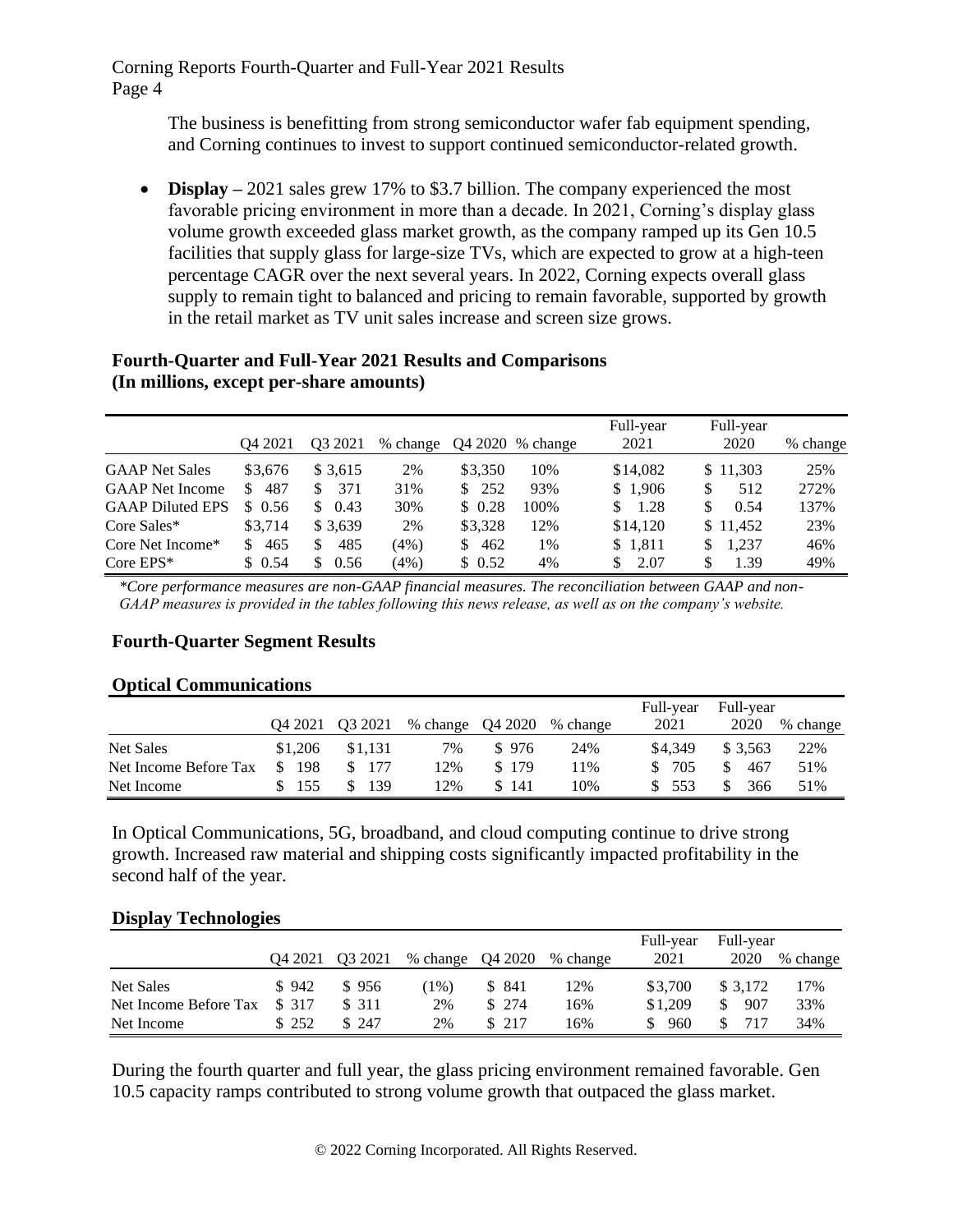|                  |                     |           |          |            |          | Full-vear | Full-year |          |
|------------------|---------------------|-----------|----------|------------|----------|-----------|-----------|----------|
|                  | O <sub>4</sub> 2021 | 03 2021   | % change | Q4 2020    | % change | 2021      | 2020      | % change |
| <b>Net Sales</b> | \$353               | \$ 385    | $(8\%)$  | \$ 445     | $(21\%)$ | \$1.586   | \$1.370   | 16%      |
|                  | -69                 | \$.<br>76 | $(9\%)$  | 118<br>S.  | $(42\%)$ | \$ 341    | 249       | 37%      |
| Net Income       | -54                 | \$.<br>60 | $(10\%)$ | -93<br>\$. | $(42\%)$ | 269       | 197       | 37%      |

### **Environmental Technologies**

In Environmental Technologies, fourth-quarter sales were down sequentially and year over year as a result of lower production levels in the automotive industry due to the semiconductor chip shortage. Full-year growth was driven primarily by strong performance in heavy duty.

#### **Specialty Materials**

|                             |        |                 |         |        |                           | Full-year | Full-year  |          |  |
|-----------------------------|--------|-----------------|---------|--------|---------------------------|-----------|------------|----------|--|
|                             |        | 04 2021 03 2021 |         |        | % change Q4 2020 % change | 2021      | 2020       | % change |  |
| Net Sales                   | \$ 518 | \$ 556          | (7%)    | \$ 545 | (5%)                      | \$2,008   | \$1.884    | 7%       |  |
| Net Income Before Tax \$117 |        | \$135           | (13%)   | \$173  | (32%)                     | \$470     | \$.<br>536 | $(12\%)$ |  |
| Net Income                  | 92     | \$107           | $14\%)$ | \$136  | $(32\%)$                  | \$ 371    | 423        | $(12\%)$ |  |

In Specialty Materials, fourth-quarter sales were down sequentially on typical seasonality. Fullyear sales were up, driven by continued strong sales of premium cover materials. Net income was down for the fourth quarter and full year, driven by increased investments in innovation programs that are moving toward commercialization.

#### **Life Sciences**

|                       |          |                     |          |         |          | Full-year | Full-year |          |
|-----------------------|----------|---------------------|----------|---------|----------|-----------|-----------|----------|
|                       | O4 2021  | O <sub>3</sub> 2021 | % change | O4 2020 | % change | 2021      | 2020      | % change |
| Net Sales             | \$ 317   | \$ 305              | 4%       | \$ 274  | 16%      | \$1,234   | \$<br>998 | 24%      |
| Net Income Before Tax | \$<br>61 | .57                 | 7%       | -53     | 15%      | 245       | \$<br>176 | 39%      |
| Net Income            | 49       | 45                  | 9%       | 42      | 17%      | 194       | 139       | 40%      |

In Life Sciences, fourth-quarter and full-year sales were up as a result of ongoing increased demand to support the global pandemic response, continued recovery in research labs, and strong demand for bioproduction vessels and diagnostic-related consumables.

#### **All Other**

|                       |           |           |           |         |          | Full-year | Full-year |          |
|-----------------------|-----------|-----------|-----------|---------|----------|-----------|-----------|----------|
|                       | O4 2021   | 03 2021   | % change  | O4 2020 | % change | 2021      | 2020      | % change |
| Net Sales             | \$ 378    | \$ 306    | 24%       | \$ 247  | 53%      | \$1.243   | 465<br>S  | 167%     |
| Net Income Before Tax | (8)<br>\$ | (4)<br>\$ | $100\%$ ) | \$ (37) | 78%      | (62)      | \$(272)   | 77%      |
| Net Income            |           | (5)       | (40%)     | \$(29)  | 76%      | (51)      | \$(214)   | 76%      |

In All Other, fourth-quarter sales were up, driven by strong performance in Hemlock Semiconductor Group, which Corning consolidated in September 2020. Hemlock continued to see strong demand for semiconductor products, along with new demand for solar-grade polysilicon. Automotive Glass Solutions and Corning Pharmaceutical Technologies also contributed to year-over-year growth.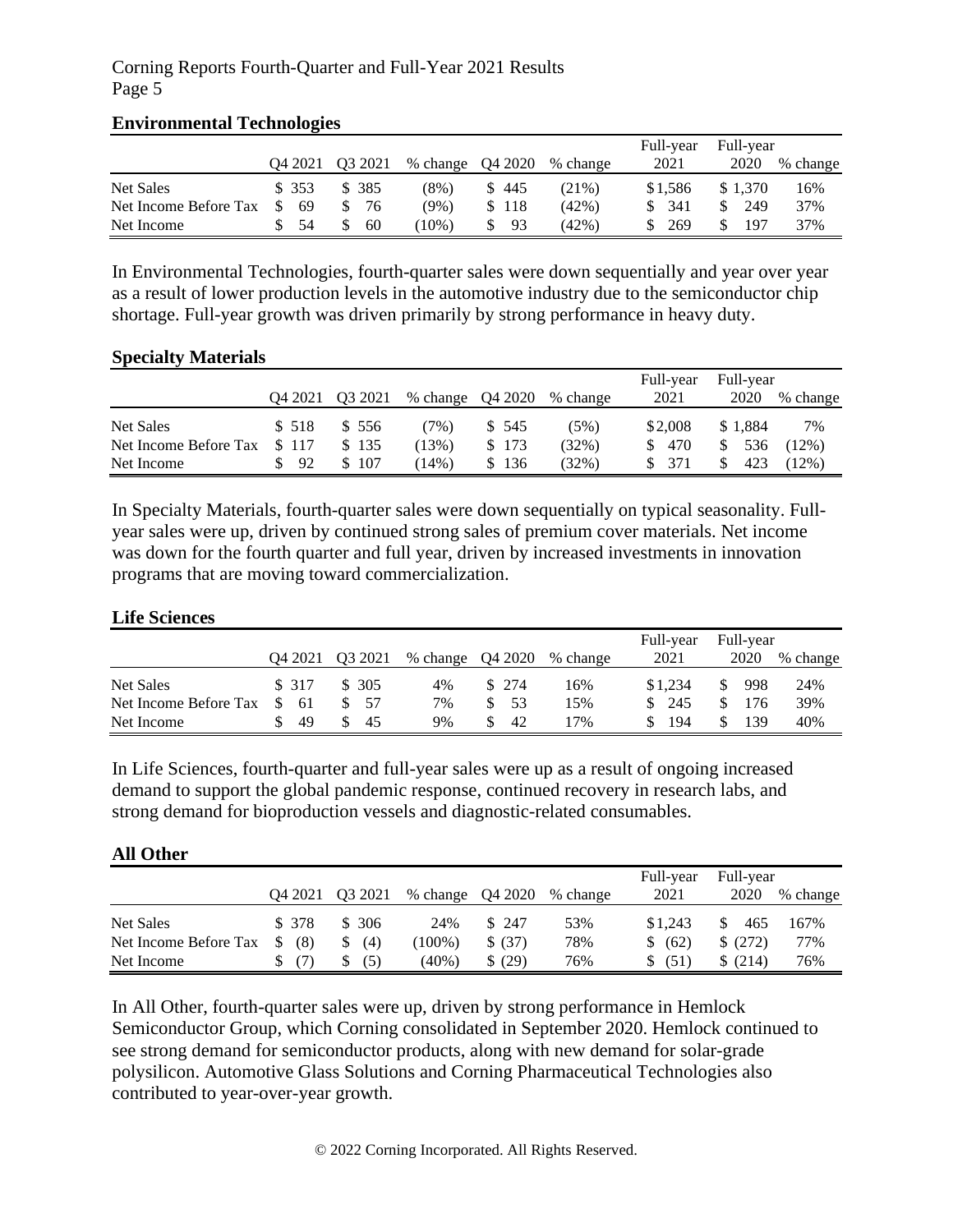#### **Upcoming Investor Events**

On March 4, Corning will attend the SIG  $11<sup>th</sup>$  Annual Technology Conference. On March 8, Corning will attend the Morgan Stanley Global Technology, Media & Telecom Conference. Corning will also host management visits to investor offices in select cities.

#### **Fourth-Quarter Conference Call Information**

The company will host its fourth-quarter conference call on Wednesday, Jan. 26, at 8:30 a.m. EST. To participate, please call toll-free (877) 710-0209 or for international access, call (315) 625-3068 approximately 10 to 15 minutes prior to the start of the call. The access code is 124 4688. To listen to a live audio webcast of the call, go to Corning's website at [http://www.corning.com/investor\\_relations,](http://www.corning.com/investor_relations) click "Events," and follow the instructions.

#### **Presentation of Information in this News Release**

This news release includes non-GAAP financial measures. Non-GAAP financial measures are not in accordance with, or an alternative to, GAAP. Corning's non-GAAP financial measures exclude the impact of items that are driven by general economic conditions and events that do not reflect the underlying fundamentals and trends in the company's operations. The company believes presenting non-GAAP financial measures assists in analyzing financial performance without the impact of items that may obscure trends in the company's underlying performance. Definitions of these non-GAAP financial measures and reconciliations of these non-GAAP financial measures to the most directly comparable GAAP financial measures can be found on the company's website by going to the Investor Relations page and clicking "Quarterly Results" under the "Financials and Filings" tab. These reconciliations also accompany this news release.

#### **Caution Concerning Forward-Looking Statements**

The statements contained in this release that are not historical facts or information and contain words such as "will," "believe," "anticipate," "expect," "intend," "plan," "seek," "see," "would," and "target" and similar expressions are forward-looking statements. These forward-looking statements are made pursuant to the safe harbor provisions of the Private Securities Litigation Reform Act of 1995 and include estimates and assumptions related to economic, competitive and legislative developments. Such statements relate to future events that by their nature address matters that are, to different degrees, uncertain. These estimates are subject to change and uncertainty which are, in many instances, beyond our control. There can be no assurance that future developments will be in accordance with management's expectations. Actual results could differ materially from those expected by us, depending on the outcome of various factors. We do not undertake to update forward-looking statements.

Although the Company believes that these forward-looking statements are based upon reasonable assumptions regarding, among other things, current estimates and forecasts, general economic conditions, its knowledge of its business, and key performance indicators that impact the Company, actual results could differ materially. Some of the risks, uncertainties and other factors that could cause actual results to differ materially from those expressed in or implied by the forward-looking statements include, but are not limited to: the duration and severity of the COVID-19 pandemic, and its impact across our businesses on demand, operations, our global supply chains and stock price; our ability to increase margins through implementation of price increases, operational changes and other cost reduction measures; the effects of acquisitions,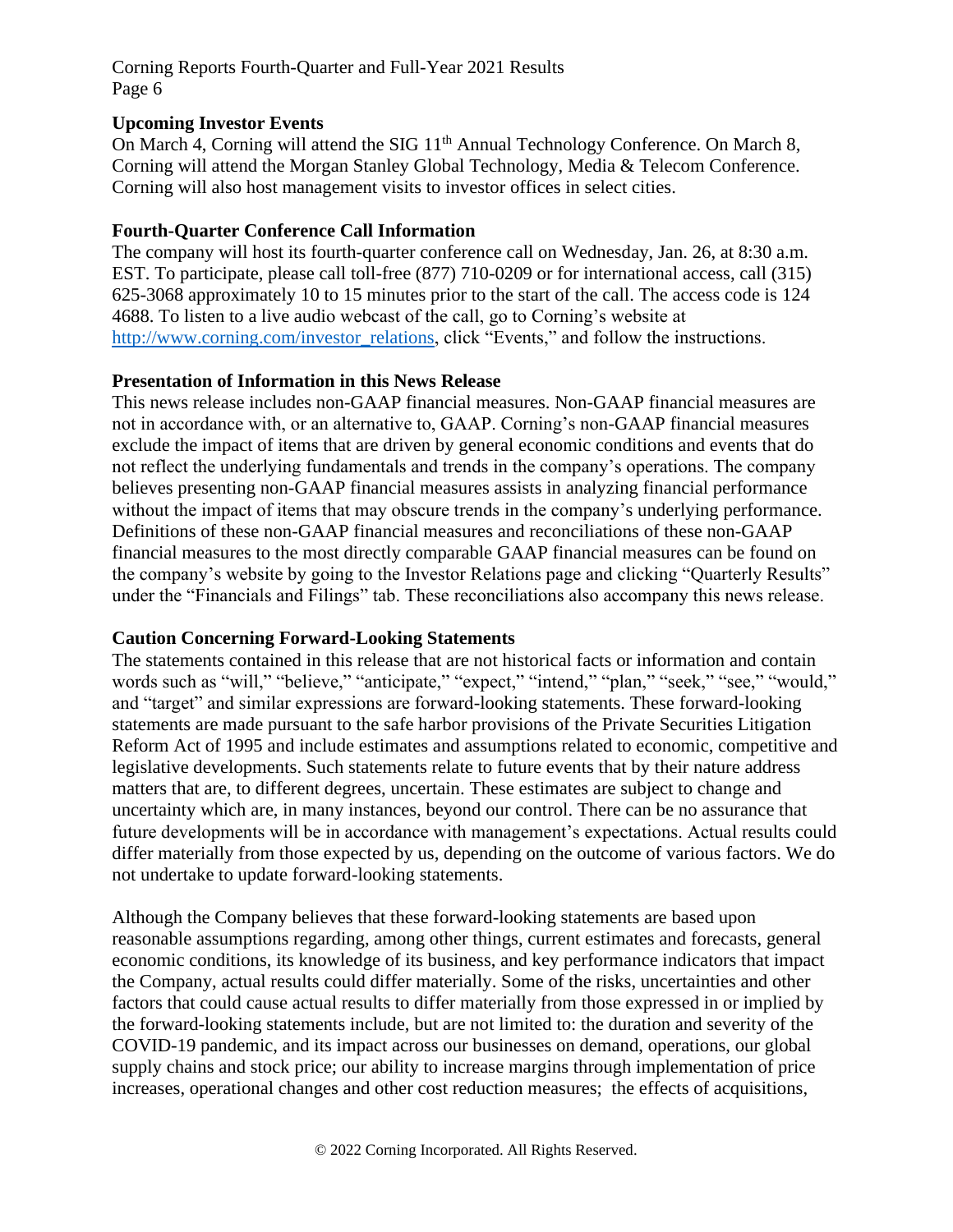dispositions and other similar transactions; global economic trends, competition and geopolitical risks, or an escalation of sanctions, tariffs or other trade tensions between the U.S. and China or other countries, and related impacts on our businesses' global supply chains and strategies; changes in macroeconomic and market conditions and market volatility (including developments and volatility arising from the COVID-19 pandemic), including inflation, interest rates, the value of securities and other financial assets, precious metals, oil, natural gas and other commodity prices and exchange rates (particularly between the U.S. dollar and the Japanese yen, new Taiwan dollar, euro, Chinese yuan and South Korean won), and the impact of such changes and volatility on our financial position and businesses; product demand and industry capacity; competitive products and pricing; availability and costs of critical components and materials; new product development and commercialization; order activity and demand from major customers; the amount and timing of our cash flows and earnings and other conditions, which may affect our ability to pay our quarterly dividend at the planned level or to repurchase shares at planned levels; possible disruption in commercial activities or our supply chain due to terrorist activity, cyber-attack, armed conflict, political or financial instability, natural disasters, international trade disputes or major health concerns; loss of intellectual property due to theft, cyber-attack, or disruption to our information technology infrastructure; unanticipated disruption to our supply chain, equipment, facilities, IT systems or operations; effect of regulatory and legal developments; ability to pace capital spending to anticipated levels of customer demand; rate of technology change; ability to enforce patents and protect intellectual property and trade secrets; adverse litigation; product and components performance issues; retention of key personnel; customer ability to maintain profitable operations and obtain financing to fund ongoing operations and manufacturing expansions and pay receivables when due; loss of significant customers; changes in tax laws and regulations; the impacts of audits by taxing authorities; and the potential impact of legislation, government regulations, and other government action and investigations; and other risks detailed in Corning's SEC filings.

For a complete listing of risks and other factors, please reference the risk factors and forwardlooking statements described in our annual reports on Form 10-K and quarterly reports on Form 10-Q.

#### **Web Disclosure**

In accordance with guidance provided by the SEC regarding the use of company websites and social media channels to disclose material information, Corning Incorporated ("Corning") wishes to notify investors, media, and other interested parties that it uses its website [\(https://www.corning.com/worldwide/en/about-us/news-events.html\)](https://www.corning.com/worldwide/en/about-us/news-events.html) to publish important information about the company, including information that may be deemed material to investors, or supplemental to information contained in this or other press releases. The list of websites and social media channels that the company uses may be updated on Corning's media and website from time to time. Corning encourages investors, media, and other interested parties to review the information Corning may publish through its website and social media channels as described above, in addition to the company's SEC filings, press releases, conference calls, and webcasts.